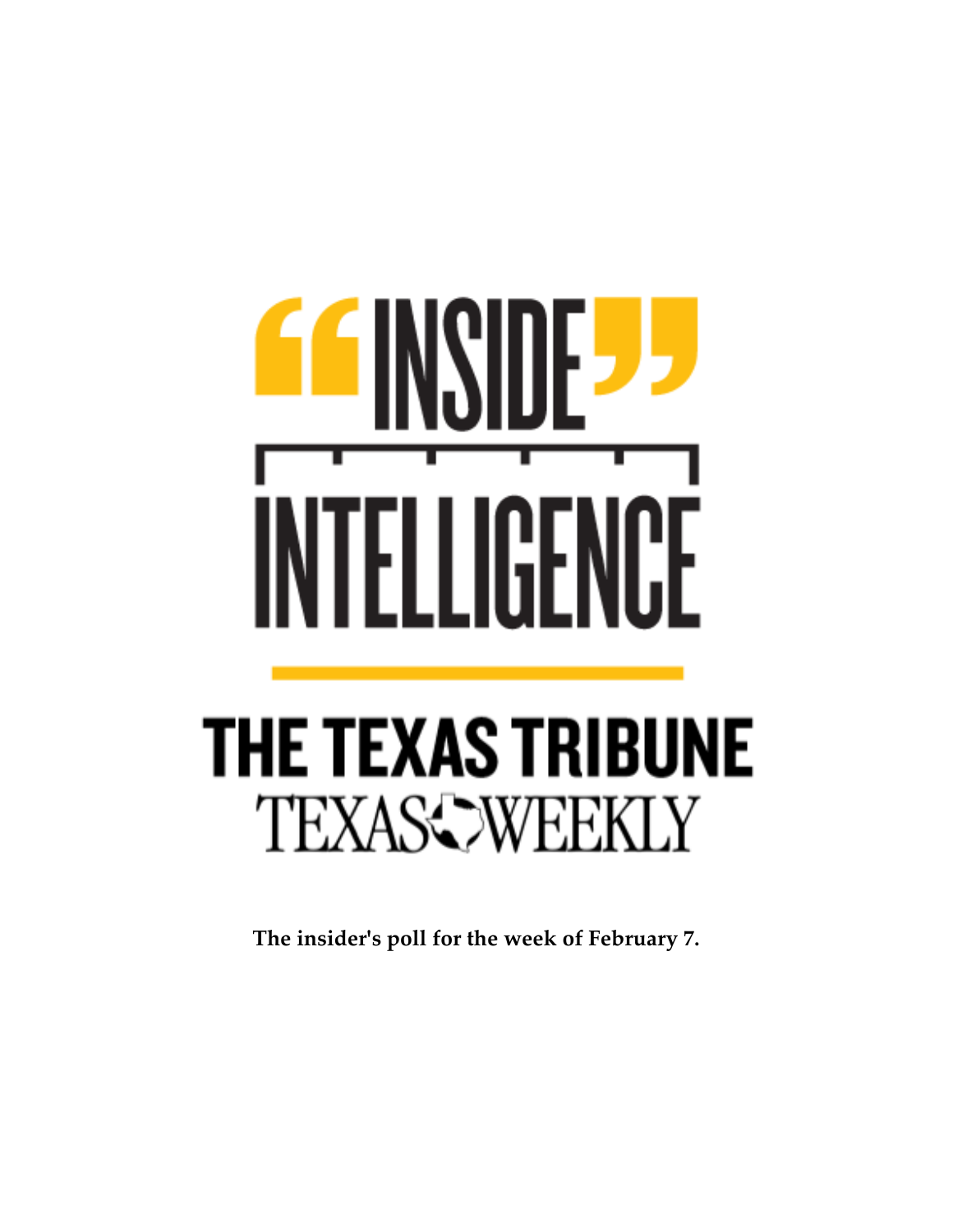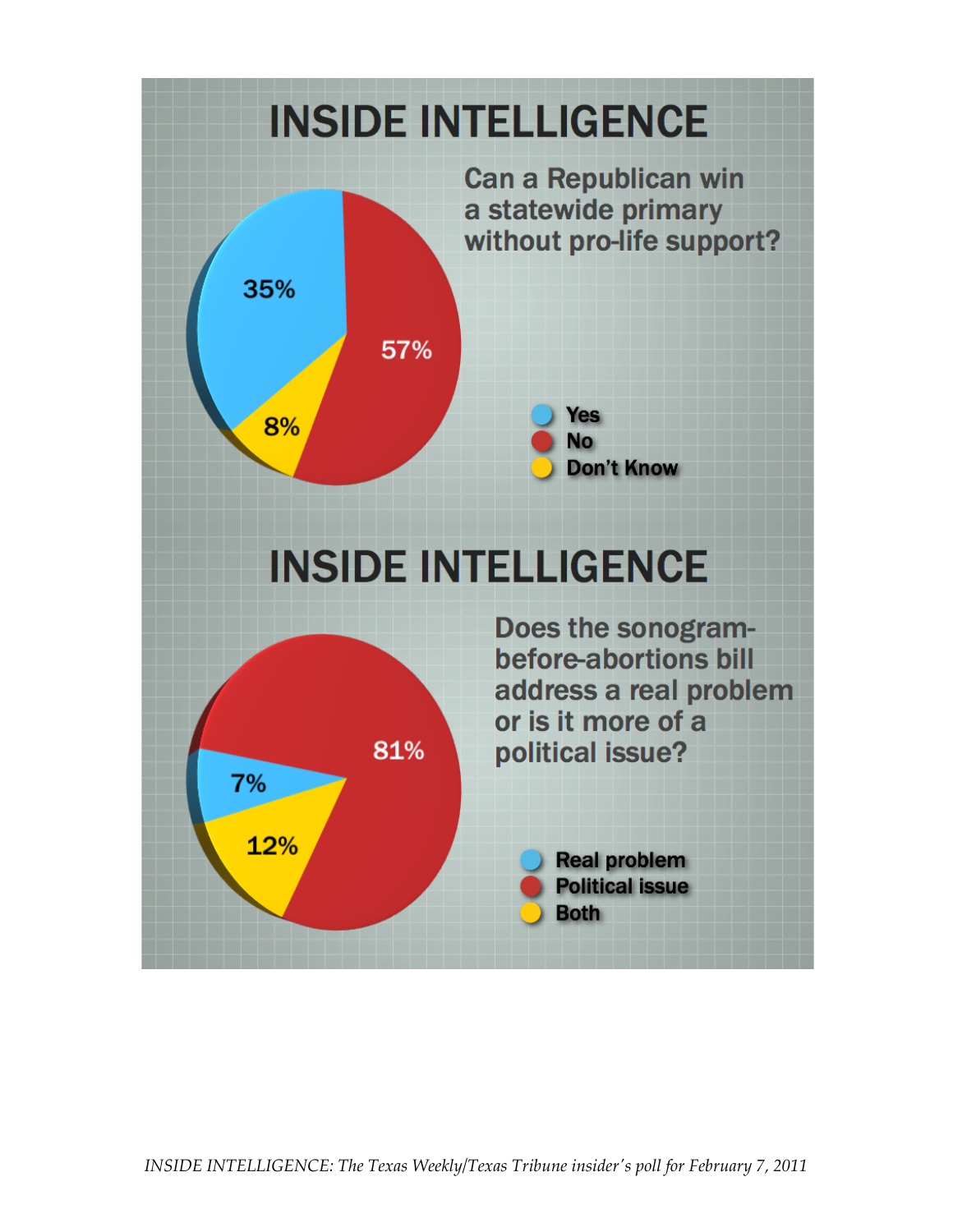

*This week's open-ended prompt was: "Given the makeup of the Texas Legislature, what social legislation will pass this session that was blocked before, and how will that play into the next elections?" And here's how the insiders answered:*

• "Hopefully these knuckleheads will take care of issues of critical importance first (budget, redistricting, business friendly policy) before tackling any social monsters from the Cathie Adams School of Nonsense."

• "Voter ID"

• "Don't know"

• "Most any social legislation which was previously proposed but did not pass is likely to pass this Session. How that will play in 2012 is hard to say."

• "'Choose Life' license plates, and the aforementioned ultrasound bill."

• "The sonogram bill might not be the only anti-choice bill passing. I'd keep an eye on stricture notification bills, as well as on whether Round Earth Republican women wake up and realize they're Democrats."

• "It's a social legislation free for all as dictated by the conservatives."

• "Voter ID. Very little."

• "Any and every issue that the right-wing nut jobs present will probably pass."

• "Voter ID. Will serve as a justification in the next elections for why we need to maintain and grow the republican supermajority."

• "If social legislation means laws that seek to promote the common good, generally by protecting and assisting the weaker members of society, none will pass."

• "Voter ID, and its passage will have little or no effect. Should probably have let it pass before now, since a majority of minority and senior voters Dems were trying to help supported the bill."

• "What social legislation won't pass is more like it. Republicans could make being a Democrat a first-degree felony, and it would probably sail through both chambers and get rubber stamped by the Governor without any political ramifications in the next election."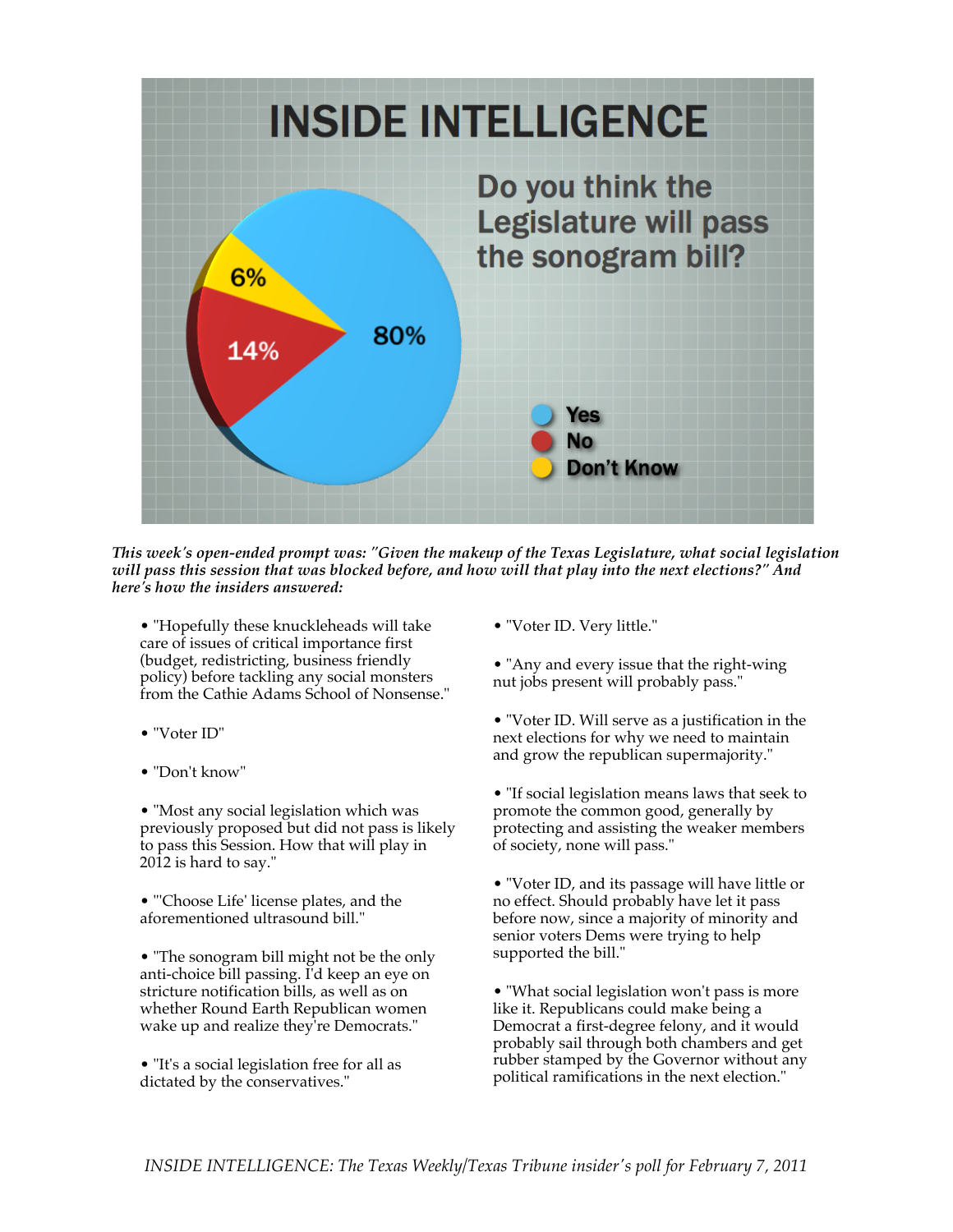• "Voter ID"

• "Some will pass but how much depends upon whether the right wing overreaches."

• "They will probably pass whatever social legislation the gov. and lt. gov. think they need to have. Together with the presidential race and the tough budget votes, the votes on the social issues will probably contribute to the loss of some swing Republican House seats in Austin."

• "The backlash is brewing. 2012 will be a great year to run for the Lege as a D."

• "The sonogram bill will pass and, perhaps some other intrusions into personal lives. Small government is barely even a catchphrase anymore. It's more a cliche."

• "Restricting abortions, cutting education ... unfortunately more. The far right is bankrupting Texas over ideological issues. Shame!"

• "The sonogram bill is the primary piece of social legislation that hasn't passed. It will pass and be a net positive for legislators in the next election cycle."

• "anything way right and absurd"

• "Voter ID and the HPV vaccine has some twists yet to be untangled"

• "Sonogram bill will pass - should remove air from sails of those who plan on extended their battle to topple the Speaker into 2012 GOP Primaries."

• "Abortion bills will pass, but they won't have much effect in the next elections."

• "Sonograms, some other symbolic pro life legislation,"

• "Sonogram"

• "Voter ID and more Republicans being elected. 75% of the state supports it."

• "Not sure, but we can only hope that it's more show than substantive, and Texans will suffer as little as possible, given the crazy environment."

• "No clue."

• "We will likely see some gun stuff pass (guns on campus etc.) and some immigration stuff pass. That will be highly touted in the Republican primary."

• "Don't know, but whatever does or does not pass will not be a major issue in the next elections. Taxes and government services will be the dominant theme."

• "Whatever the Senate doesn't block."

• "Still unclear, but likely stronger restrictions on abortion, more bible study in schools, a ban on gay foster parents -- basically everything the Democrats were successful in stopping or watering down over the last eight years."

• "Uncertain on specific legislation but presume any votes on such legislation will be used for or against legislators with zeal by the right"

• "It makes my head hurt to think about it. Most of these issues just create other problems."

• "I assume some more Rick Perry/big government/big brother bills will pass in order to protect the masses from their own ignorance. And also comply with the will of those more righteous than we..."

• "All of it will pass in some form. Most likely it will not have an impact in the next election. Other issues will arise."

• "Don't know"

• "Sonogram and Choose Life license plate. We will see a 2-3 further increase in women voting and they will split 50% Republican, 40% Democratic, and 10 Libertarian/Green."

• "Voter ID, repeal in-state tuition exemption, sonogram bill, de-funding Planned Parenthood"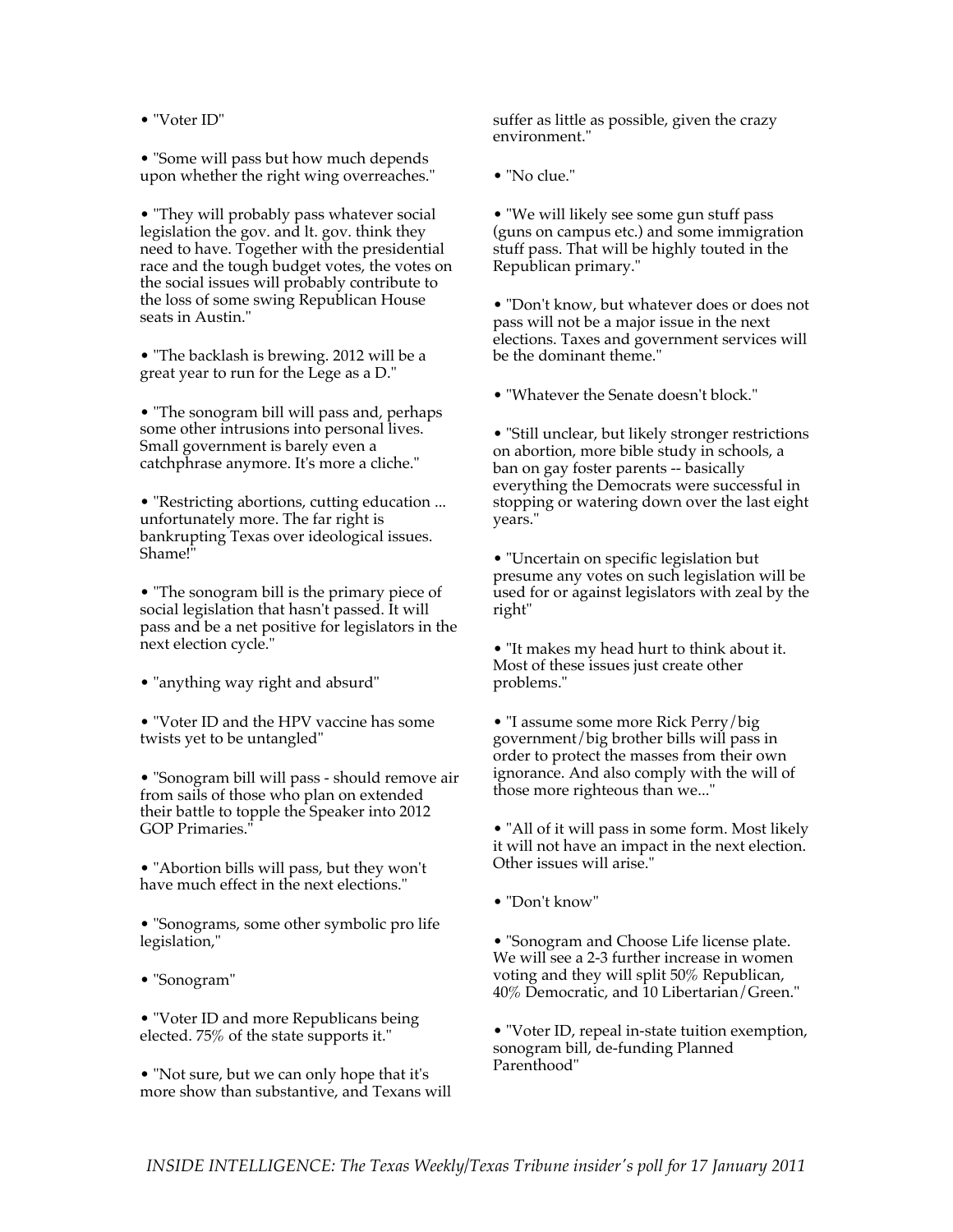• "Voter ID will pass, some form of immigration reform (sanctuary cities) and abortion will pass. These issues will not impact the 2012 elections very much."

• "None other"

• "Any social issue the Republicans want"

• "Not sure what social legislation is anymore."

• "Abortion restriction, Voter ID, and some sort of anti-immigrant measure. In more competitive districts, this will make it harder for Republicans to come out of their primaries and win in general elections."

• "Sonogram bill will pass. The electorate will reward those members which voted for the bill."

• "Given the makeup of this legislature, I'm not sure I understand why they're not outlawing abortions altogether. A direct challenge to SCOTUS would be right up their alley. On the other hand, I do understand why, given that the Republicans couldn't pay the freight on the additional CHIP and Medicaid costs on those extra babies. Their motto, as shown through their budgeting: life beings at conception, but ends at birth."

• "Some anti- abortion bill will pass and it will help push women back to the Democrats in the next election."

• "Other than this abortion issue, not sure."

• "Choose Life license plates are a lock. A pilot project for private school vouchers is a pretty safe bet. Heck, casino gambling might pass if the revenue was dedicated to crisis pregnancy centers!"

• "Only voter ID. The rest will be blocked in the Senate. Dewhurst may be able to get a couple of democrats to fall on their sword by helping them in the budget, but it will be very difficult."

• "Sonogram bill - it's not our responsibility to care for the kids ... we just got them born."

• "Voter ID, sanctuary cities, sonograms, and anything else Gov. Perry adds to his agenda"

• "Vote ID. Passing it will actually help protect the moderates in the primaries"

• "R's will have to pass some red meat issues to reinforce their conservative credentials for primary."

• "What is the definition of a social issue? i guess the sonogram bill, to be consistent."

• "voter ID- May Not be called social, but it is nothing but social legislation"

• "The passage of the sonogram bill will wake up Republican women to their party's takeover by crazies and they will revolt."

• "Pro-life measures"

• "'Social legislation' is a pretty arbitrary expression. Many Texans might argue that legislation eroding our education system constitutes 'social legislation.'"

• "Until we see a few votes it is hard to tell how the huge freshman class shakes out, but with a 101 R's in the House they can probably pass everything that 12 D's in the Senate don't block."

• "Some kind of anti abortion legislation"

• "Sonograms, voter ID. Will encourage more less-than-compelling 'emergency' legislation in the future."

- "Sonogram bill, pro-life license plates"
- "What won't?"

• "Additional gambling-let the people decidereferendum will pass and there fore the issue will then be -the people decided yes-so no 'expansion of the footprint' and after dramatic cuts we had to do it for the revenue"

• "is voter ID social?"

• "There will be a freight train of social legislation that will pass which has failed before, primarily to distract conservative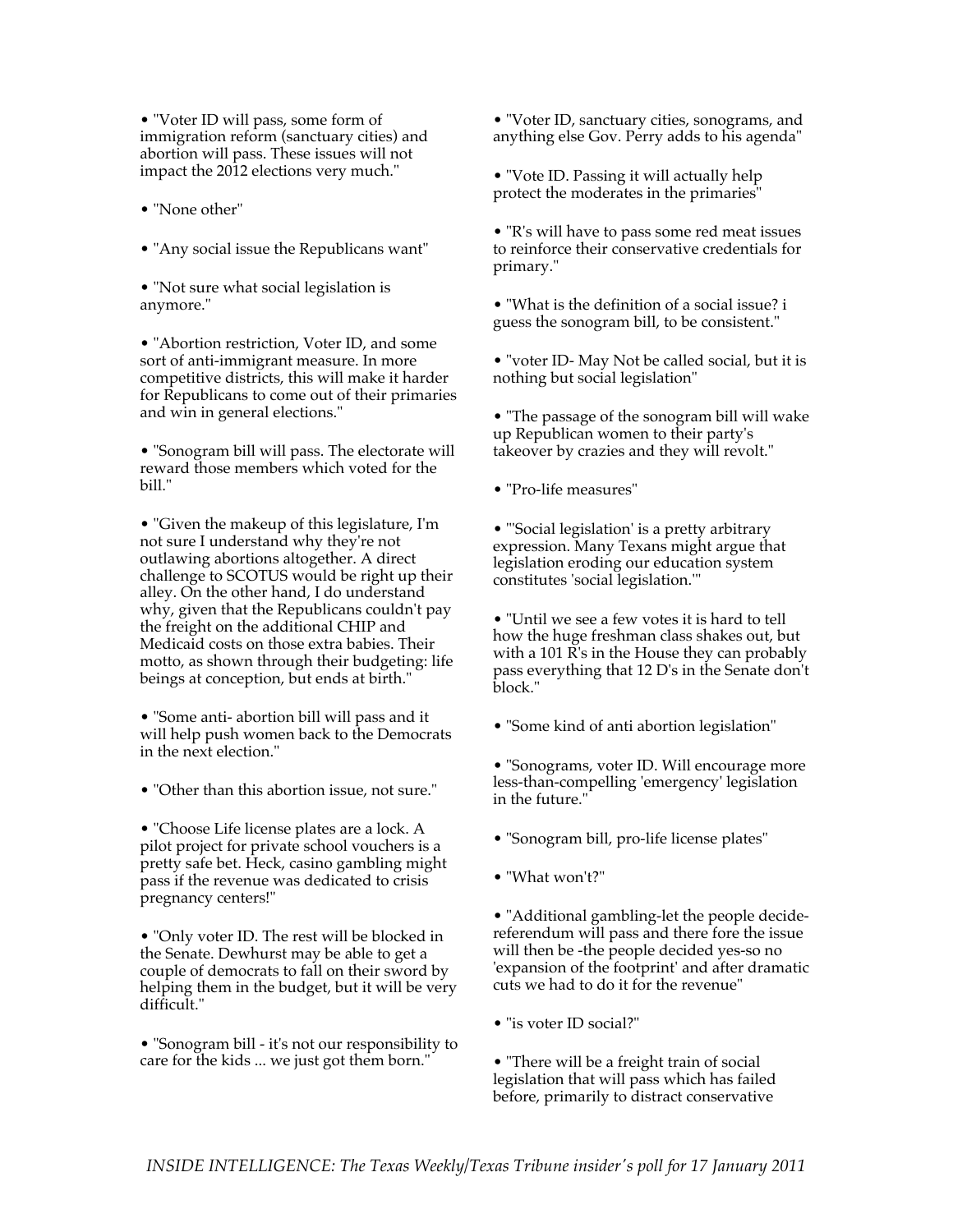voters from the financial votes that the leg must make."

• "This bill for one. If passed, the significance of the vote for the bill will be much less than it would be if it is not passed."

• "Unfortunately, the parameters for your term, 'social legislation' are not clear to me. Aside from voter ID and this bill, not clear,. I would consider a sanctuary city ban another possibility, but suspect the opposition of the Valley and sane law enforcement and TAB could prevent passage."

• "Abortion, allowing Texans to carry guns anywhere - including abortion clinics, mandatory recitation of the 10 commandments b/f high school football games, public floggings will be back in vogue"

• "'Voter ID ... immigration reform'"

• "Pro-life, sonogram legislation will pass and the Speaker will be able to burnish his 'prolife' record."

• "Some sort of anti abortion bill will likely pass, maybe only the sonogram bill, but maybe something else. Unless the bill is really radical, the only downstream implications will be in the Republican primary, where a vote on these issues will potentially be used as a litmus test of conservative values and party loyalty."

• "Don't know"

• "What real social legislation is there left to pass?"

• "Too many electeds believe that voters demanded their government move to the far right, when I believe the voters demanded their government move away from governance by any extreme. Potential result: the far right will be shown the backside of the door from which they entered."

• "Texas is a 'pro-fetus' state, even when Democrats were in control of the House they still passed 'parental notification' for underage abortions. So, passing a sonogram bill won't be a problem with this legislature. I don't doubt that more restrictive measures

against abortions could be filed, including a measure to require the woman to listen to the heartbeat of the fetus, parental consent, and viewing 3-D pictures of the fetus."

• "Obviously abortion and voter ID; drug testing for government benefits and other areas (licenses, etc) ; tougher penalties for sex 'crimes'; voter ID and related immigration. Most are playing to the social conservatives. Be interesting to see if all those antigovernment new R voters are really followers of Edmond Burke as opposed to John Stuart Mills. Some of the strong governmental interference into private lives could backfire. Maybe they will repeal the red light bill on those grounds..."

• "Anti-immigrant legislation is likely to pass and will increase the wedge between business and grassroots Republicans. Cuts in family planning, pharmacist right to refuse, and other anti-women's health votes will put newly elected Republican suburban reps in jeopardy as these will no longer be sleeper issues"

• "Sonogram/possibly stronger parental notification/possibility of deportation of undocumented after receiving care under EMTLA"

• "Ultrasound bill, Arizona-style immigration bill, sanctuary cities will likely pass. This may appease (somewhat) grassroots groups on the right, though those Republicans who do not tow the line will likely get primary opponents in 2012. These pieces of legislation will likely anger Democrats. The most important factor is whether or not independents are angered by such focus, given the budget problems. We will see."

• "Anti-abortion, gays can't adopt, check a brown person for citizenship, repeal the 14th amendment and every other nutty idea that hasn't been found unconstitutional yet."

• "There is not much new for pro lifers to rally around so tinkering at the edges will take the stage social legesation may move to more economic issues"

• "Voter ID and Immigration will both pass and create a generation of motivated Latinos who will vote Democratic."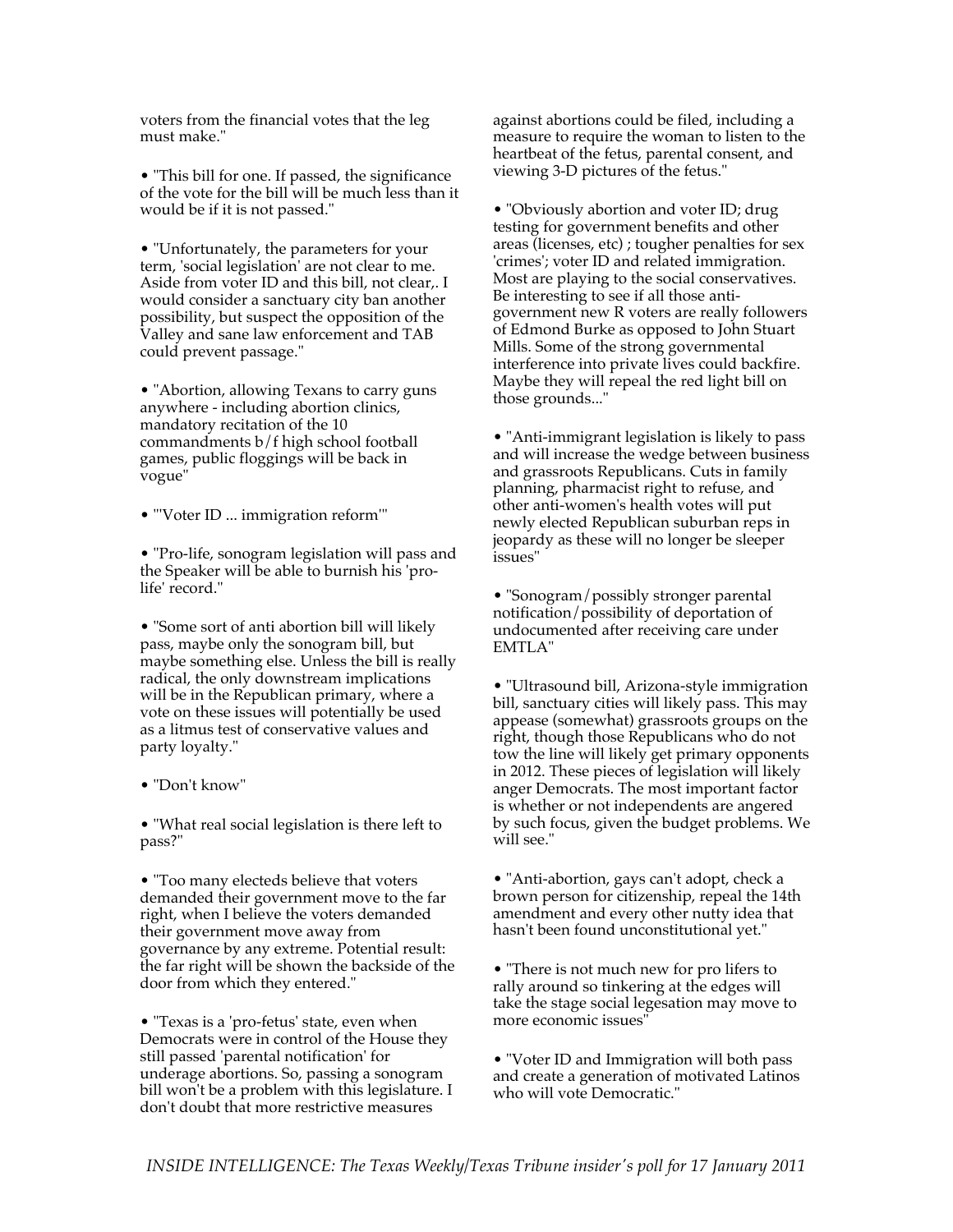• "Perhaps multiple bills on abortion and immigration issues."

• "It scares me to even think of an answer to this."

• "Hopefully, dealing with the budget and redistricting will keep them too busy to interfere with our personal lives."

• "Help the Ds as Rs appear more and more extremist."

• "... You name it..."

• "Some immigration crap"

• "Doesn't matter. All the old taboos are gone. This group could bring back stocks in the town square or use of the rack if they want. Who is going to be there to slow them down. Much less stop them?"

- "Asdf"
- "Should help motivate the democratic base"

• "Voter ID bill, large cuts in education - not sure how it will affect next elections but this legislation will have long-term, negative impacts on Texas economy."

• "Voter ID, repeal of instate tuition for resident aliens, eminent domain, loser pays tort reform,"

• "Anti-immigrant and anti-choice legislation have the best chance of passing. I don't see a moderate Republican and Democratic coalition being able to stop those. The Republicans will have plenty to run on for a primary but a lot to explain to independent voters who were with them in 2010."

• "Anti abortion and immigration bashing"

• "Beats me. But whatever it is, it is certain to be mildly racist, based on junk science and completely unnecessary. It also won't help a single teacher keep from getting fired or fund a single nursing home."

• "Voter ID"

• "Nothing will pass. A lot will be debated in committees."

- "Sonogram Bill, Massive Tort Reform"
- "Any number of bizarre ideas will be enacted and will have little impact on the elections because democrats have no idea how to use social issues as a political weapon"
- "Other abortion measures"

• "More pro-life and anti- family planning & women's health. More anti -immigrant educational opportunities (like for resident aliens). This may lead to greater political participation if, and that is a big IF, the Democratic Party and Democratic Caucuses can articulate a message that makes sense to the average democratic voter."

• "Ultrasound bill will pass but won't significantly decrease number of abortions performed in Texas."

• "I suspect that the sky is the limit on social legislation. It will help keep the base happy and allows for easy bite size messages for the primary."

• "'With super majority, the Republican controlled House will pass legislation that will have a negative impact on the poor, children, Latinos, African Americans and women. ... The question is will the Senate, also controlled by Republicans, hold the line? ... The civil rights community and individuals who want to see Texas prosper are hopeful that the Senate will not pass the anticipated anti-immigrant legislation with bills that will harm the poor, children and women.'"

• "Yes"

• "Some additional restrictions on abortion."

• "Sonogram bill - failure to support it will result in a primary opponent for any Republican."